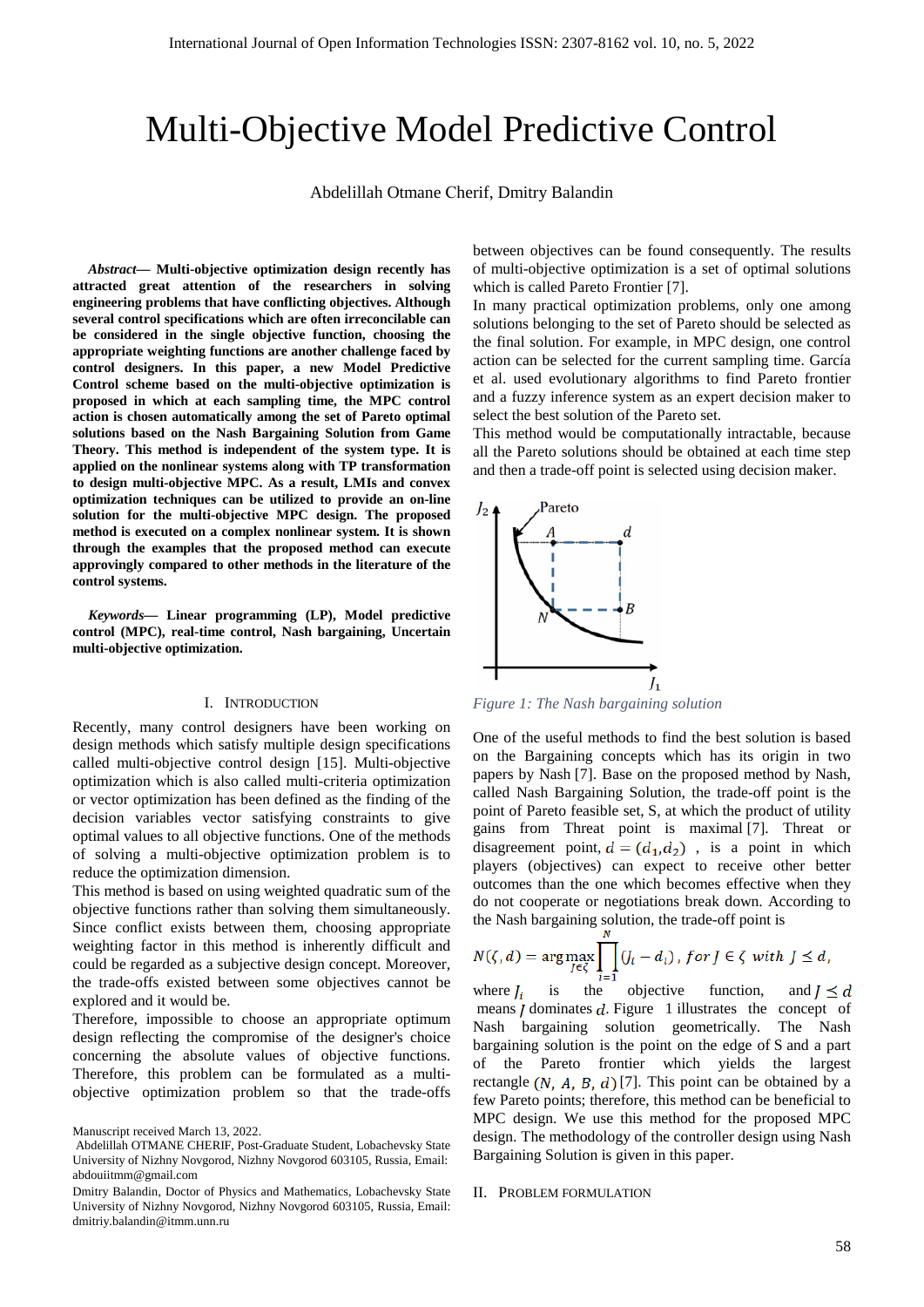Consider the following discrete-time LPV system of the form:

$$
x_{k+1} = A x_k + B u_k
$$
  
\n
$$
y_k = C x_k + D u_k
$$
\n(1)

where  $x_k \in \mathbb{R}^n$  is the state vector,  $u_k \in \mathbb{R}^m$  is the control input and  $y_k \in \mathbb{R}^n$  is the measured output. Also, the input and output are subjected to the following constraints:

$$
-u_{max} \le u_k \le u_{max}
$$
  

$$
-y_{max} \le y_k \le y_{max}
$$
 (2)

The time-varying system matrix is defined as follows:

$$
S = \begin{pmatrix} A & B \\ C & D \end{pmatrix} \in \mathbb{R}^{(n+p)\times(n+m)} \quad (3)
$$

This matrix belongs to the convex hall  $S := \{ \sum_{i=1}^{L} w_i S_i ; w_i \ge 0, \sum_{i=1}^{L} w_i = 1 \}$  (4), include (4), including the convex combination of (L) LTI models.

Using the LPV model, the control signal is derived by minimizing an upper bound of the worst-case infinite horizon quadratic cost at sampling time  $k$ 

$$
J^{k} = \max_{p \in \Omega} \sum_{i=0}^{\infty} x_{k+i|k}^{T} Q x_{k+i|k} + u_{k+i|k}^{T} R u_{k+i|k} \quad (5)
$$

where  $Q > 0$  and  $R > 0$  are weighting matrices which should be designed by the designer to make a trade-off between the response performance, and control input cost. Therefore, the performance of the control system depends on these matrices. In the following sections, a method will be proposed in which the designer does not need to specify these matrices.

#### III. MULTI-OBJECTIVE MPC DESIGN

Our goal is to find a method which helps the designer to solve the multi-objective MPC problems without choosing the weighting matrices. In order to obtain the control signal at each sampling time, the following optimization problem should be solved at each sampling time

$$
\begin{aligned}\n\min_{\gamma_k, X_k, Y_k} & \text{subject to} \\
& \begin{bmatrix}\n1 & x_{k|k}^T \\
x_{k|k} & X_k\n\end{bmatrix} \ge 0 \\
& \begin{bmatrix}\nX_k & * & * \\
A_j X_k + B_j Y_k & X_k & * & * \\
X_k & 0 & \gamma Q^{-1} & * \\
Y_k & 0 & 0 & \gamma R^{-1}\n\end{bmatrix} \ge 0\n\end{aligned}\n\tag{6}
$$
\n
$$
\begin{bmatrix}\nu_{max}^2 I & Y_k \\
Y_k^T & X_k\n\end{bmatrix} \ge 0
$$
\n
$$
\begin{bmatrix}\ny_{max}^2 I & C(A_j X_k + B_j Y_k) \\
(A_i X_k + B_i Y_k)^T C^T & X_k\n\end{bmatrix} \ge 0
$$

where,  $j = 1, 2, ..., L$  (L is the number vertices). And,  $u_{max}$ and  $y_{max}$  are the upper bound for input and output, respectively.

The LMI control design method in (6) can be extended to the multi-objective optimization problem. Since, the performance of the control system depends on the weighting matrices, the following method is proposed to tune these matrices based on the Nash bargaining solution at each sampling time.

According to the Pareto front properties, since the objective functions in (4) are convex, the cost function J can be defined as a linear combination of those convex objective functions by specifying the weighting matrices, Q and R as follows

$$
Q = diag(\hat{\alpha}), \quad \hat{\alpha} = [\alpha_1, \alpha_2, \dots \dots, \alpha_n]
$$
  
\n
$$
R = diag(\bar{\alpha}), \quad \bar{\alpha} = [\alpha_{n+1}, \alpha_{n+2}, \dots \dots, \alpha_{n+m}]
$$
 (8)

where  $diag$  means the diagonal matrix and  $\alpha = [\alpha', \alpha'] \in \mathcal{A}$  is the tuning parameter vector obtained by Nash bargaining solution at each sampling time. Therefore, the designer does not need to design the weighting matrices, since they are automatically tuned at each sampling time.

In order to find the Nash equilibrium point, first of all, the threat or disagreement point must be found. The threat point can be obtained by solving the optimization problem at  $k = 0$  for  $\alpha_s = 1$ , and  $\alpha_i = 0$ ,  $i \neq s$ , that is, the optimization problem is solved for each objective function separately. Then  $\bf{n}$  different points will be obtained. Each of which has the best value for the corresponding objective function and they may have the worse value for other objective functions. Finally, one single point among them is obtained, which is dominated by other points, and it is considered as a threat or disagreement point. Now, the multiobjective MPC can be designed using Nash equilibrium point.

The design steps of the multi-objective MPC are given as follows:

Step 1: at 
$$
k = 0
$$

1. **for**  $i = 1$  **to**  $L$ 2.  $\alpha \leftarrow [0, 0, \ldots, 0]$ 3.  $\alpha_i = 1$ ; 4. **find**  $v_i = arg \min_v J_i$ 5. **end Step 2:** find threat point d 6. **for**  $i = 1$  **to**  $L$ 7.  $d_i \leftarrow max(J_i(v_1), J_i(v_2), \ldots, J_i(v_L))$ 8. **end Step 3: for**  $k = 1$  **to** *End* **do** 9. **set**: 10. **compute**: 11. **for**  $i = 1$  **to**  $L$  **verify** 12. **if**  $J_i(v^* \leq d_i)$ 13. calculate:  $\tilde{\alpha}_j^N = \frac{\prod_{i \neq j} (d_i - l_i(v^*(\alpha^0)))}{\sum_{i=1}^l \prod_{h \neq i} (d_h - l_h(v^*(\alpha^0)))}$   $j = 1, ..., L$ 14. **else find**  $i_0$  which  $J_{i_0}(v^*) > d_{i_0}$ 15. **update**:  $\alpha_{i_0}^0 := \alpha_{i_0}^0 + 0.01$ ,  $\alpha_i^0 := \alpha_i^0 - \frac{0.01}{i - 1}$ ,  $i \neq i_0$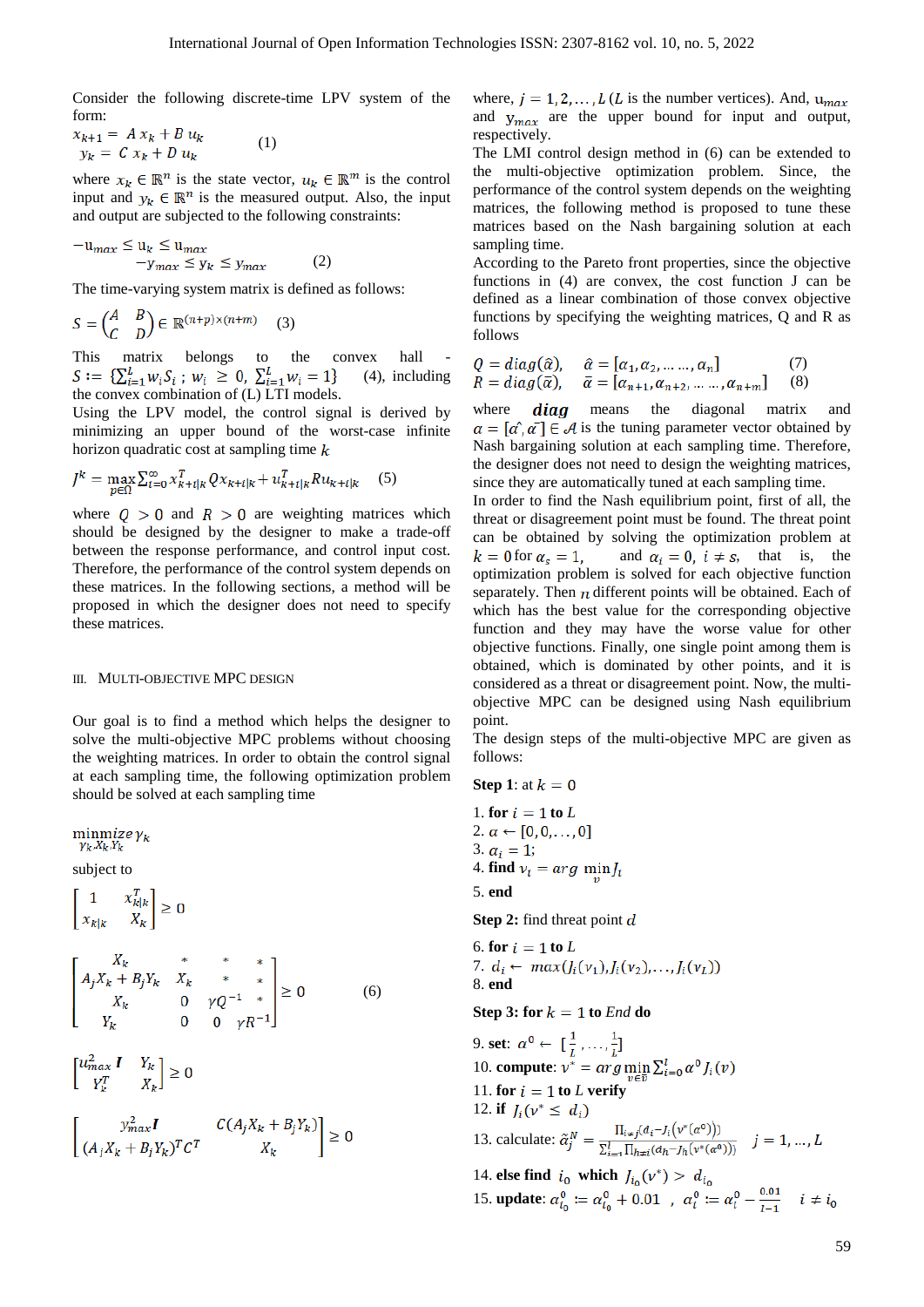16. return to 10  
\n17. end  
\n18. if 
$$
|\tilde{\alpha}_j^N - \alpha_i^0| < 0.01
$$
,  $i = 1, ..., L$   
\n19. terminate  
\n20. set:  $\alpha_i^N = \tilde{\alpha}_i^N$   
\n21.  $k \leftarrow k + 1$   
\n22. else  $\alpha_i^0 := 0.08 \alpha_i^0 + 0.2 \tilde{\alpha}_i^N$   
\n23. return to 10  
\n24. end

**Note:** numbers 0.01 and 0.8 in the above-mentioned design procedure are chosen arbitrary.

## IV. APPLICATION ON TWO MASS-SPRING MODEL

To illustrate the effectiveness of the proposed MPC method, the system consisting of a two mass-spring model with a time-varying nonlinear spring coefficient, is considered and shown in Figure 1.



#### *A. Problem Formulation:*

The discrete-time state-space model of the two-mass-spring system (obtained from the continuous time model using a first-order Euler approximation with sampling time  $(h = 0.1s)$  is given as follows:

$$
x_{k+1} = \begin{pmatrix} 1 & 0 & 0.1 & 0 \\ 0 & 1 & 0 & 0.1 \\ -0.1 \frac{\mu}{m_1} & 0.1 \frac{\mu}{m_1} & 1 & 0 \\ 0.1 \frac{\mu}{m_2} & -0.1 \frac{\mu}{m_2} & 0 & 1 \end{pmatrix} x_k + \begin{pmatrix} 0 \\ 0 \\ \frac{0.1}{m_1} \\ 0 \end{pmatrix} u_k \qquad (9)
$$

where  $m_1$  and  $m_2$  are two masses and  $\mu$  is the spring constant. The state vector at each sampling time,  $x_k$ , includes the position of the masses  $x_{1,k}$ ,  $x_{2,k}$  and their velocities,  $x_{3,k}$ ,  $x_{4,k}$ . In this example the masses are constant  $m_1 = 1$  and  $m_2 = 1$ , while spring constant varies with time according to the following equation:

$$
\mu_k = 5.25 - 4.75 \sin(0.5k) \qquad (10)
$$

It can be seen that  $\mu_k \in [0.5, 10]$ . According to [6], the weighting functions  $w_k$  can be defined as  $w_{1,k} = 1 - \frac{\mu_k - 0.5}{\alpha E}$ and  $w_{2,k} = 1 - w_{1,k}$ , *k* which satisfy convex hull condition in (4). For this system, two vertices based on the maximum and minimum values of the spring constant can be obtained as follows:

$$
A_1 = \begin{pmatrix} 1 & 0 & 0.1 & 0 \\ 0 & 1 & 0 & 0.1 \\ -0.05 & 0.05 & 1 & 0 \\ 0.05 & -0.05 & 0 & 1 \end{pmatrix}
$$
 (11)

$$
A_2 = \begin{pmatrix} 1 & 0 & 0.1 & 0 \\ 0 & 1 & 0 & 0.1 \\ -1 & 1 & 1 & 0 \\ 1 & -1 & 0 & 1 \end{pmatrix}
$$
 (12)  

$$
B_1 = B_2 = \begin{pmatrix} 0 \\ 0 \\ 0.1 \end{pmatrix}
$$
 (13)

The objective of the control design is to steer the two masses from the initial condition  $x_0 = [1, 1, 0, 0]^T$  to the origin. The control system must satisfy the input and output (positions of the masses) constraints,  $||u_k|| \le 0.05$  and  $||y_k|| \le 1$ , respectively. Since, the constraints are considered only for the positions, the matrix  $C = [1000; 0100]$  is independent of  $w_k$  and is kept the same for both vertices.

## *B. Simulation Results:*

*Figure.3* illustrates the obtained simulation results. It is obvious that the system is asymptotically stable, and the states are steered to the origin efficiently. *Figure.4* shows the results from [4], [5], and [6]. It is noticed that the proposed MPC method steers the masses to the origin significantly faster compared with the other methods. According to the obtained results, the settling time is about  $25 \text{ sec}$ , while it is about  $45$  sec in [6].

The control signal of the proposed MPC method is shown in *Figure.5a* Also, *Figure.5b* illustrates the control signal behavior of the methods in [4, 5, 6]. It can be seen that both input and output responses satisfied the considered constraints. Although the results show that the proposed MPC method has the greater control signal magnitude than the other methods do, it does not violate the constraint; therefore, the results are acceptable. It shows the advantage of the proposed method. At the beginning of the response, the state error is large. Therefore, using the Nash bargaining solution, the bigger states weights are chosen while the weight of the control input is small. This automatic tuning procedure is carried out within the simulation at each sampling interval to find the variable weighting matrices as  $Q = \alpha_1 I_{4 \times 4}$ , and  $R = \alpha_2$ , ([ $\alpha_1, \alpha_2$ ]  $\in \mathcal{A}$ ). On the contrary, the other methods use the fixed weighting matrices as  $Q = I_{4 \times 4}$ , and  $R = 1$ .

*Figure.6* shows the minimized upper bound on the worstcase cost function in (6). It clearly shows that the proposed method obtains incomparably smaller upper bound at each sampling time (*Figure.6a*) in comparison with the other methods (*Figure.6b*). As a result, the proposed controller is closer to the optimal solution that may be obtained for the unconstrained optimal control method (global minimal solution).

It is evident that applying the proposed MPC method on the considered LPV model achieve significant performance improvements compared with the methods presented in [4], [5], [6].

To generalize the application of the proposed method, in the following section a highly nonlinear system is considered and the proposed method is applied to that. Finally, the obtained results are compared with proposed method in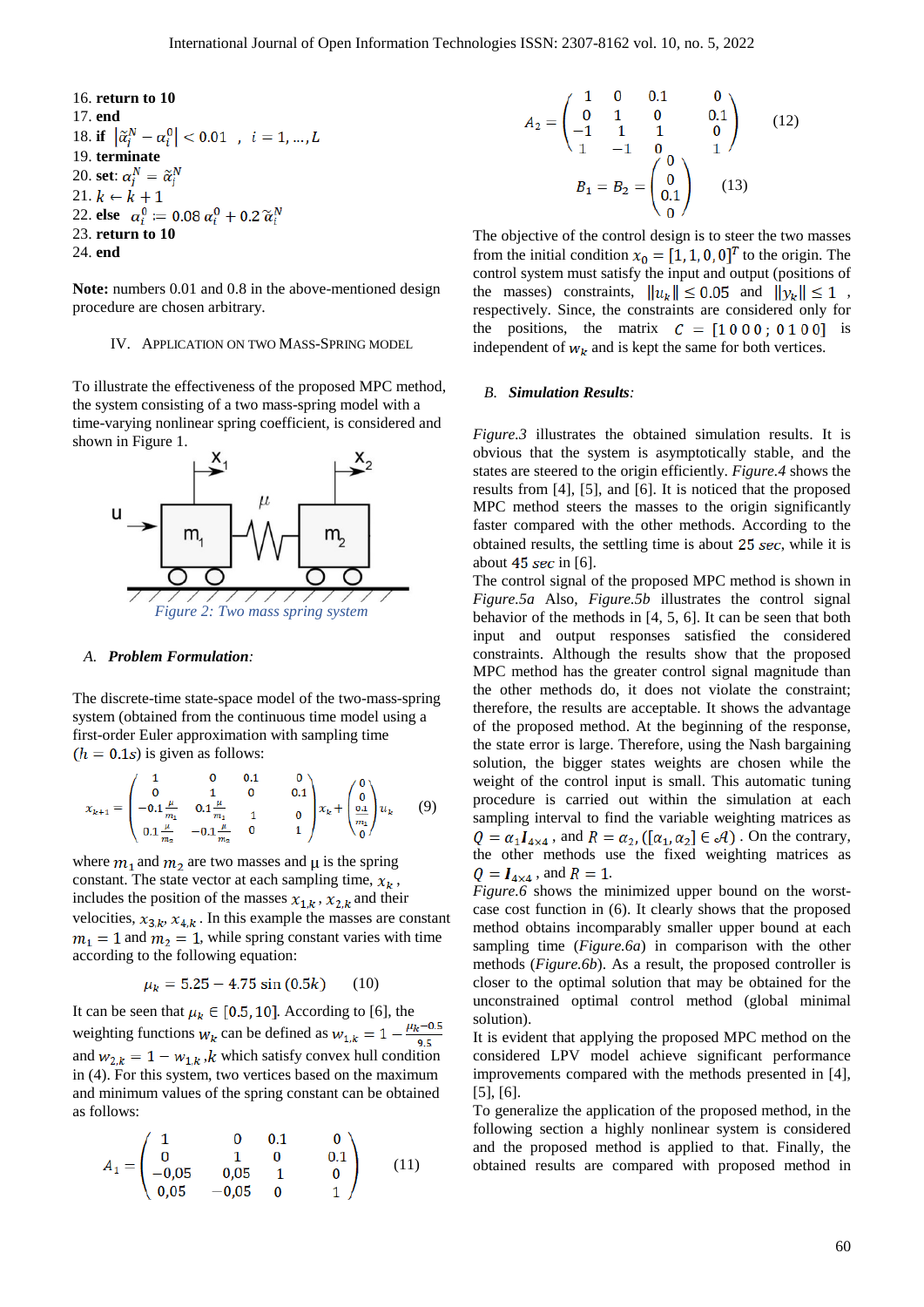

*Figure 4: The state responses of the results from [4]* 

*(dashed line), [5] (gray line), and [6] (solid black line) Figure 5: (a) Control signal of the proposed method, (b) [4] (dashed line), [5] (gray line), and [6] (solid black line).*